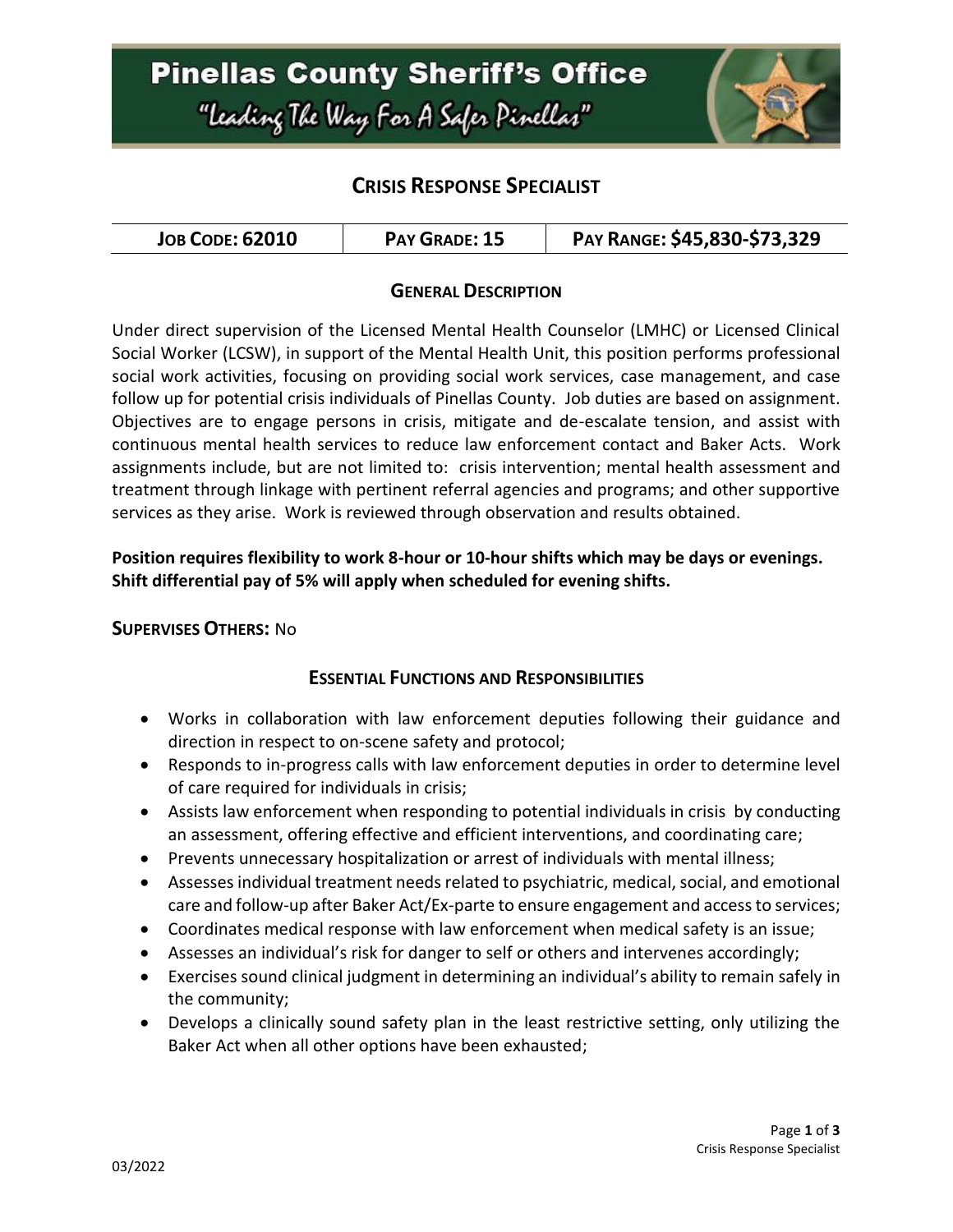# **Pinellas County Sheriff's Office** "Leading The Way For A Safer Pinellar"



- Develops collaborative crisis treatment and discharge plans that meet the needs of the individual in crisis and law enforcement;
- Documents all encounters proficiently by end of shift;
- Completes accurate and precise supporting clinical documentation including treatment plans for all crisis individuals responded to;
- Staffs cases with supervisors as needed;
- Participates in Sheriff's Office recruitment and community relations activities as directed.

Regular and reliable attendance is required as an essential function of the position.

This position may be considered essential and, in the event of an emergency or natural disaster, may be required to work.

This list of duties and responsibilities is not intended to be all-inclusive, and you may not responsible for every item listed. The employer reserves the right to assign additional duties and responsibilities as necessary.

#### **QUALIFICATIONS**

- Graduation from an accredited college or university with a Bachelor's Degree in Social Work, Psychology, Counseling or related field,
- Graduation from an accredited college or university with a Master's Degree in Social Work, Psychology, Counseling or related field, preferred
- Two (2) years' experience in case management, social work, or substance abuse treatment
- Must possess a valid Florida driver's license

## **KNOWLEDGE, SKILLS, AND ABILITIES**

- Adheres to professionally recognized ethical standards of care
- Ability to utilize computer and commonly used computer programs proficiently
- Knowledge of precise, accurate, efficient, and coherent clinical writing skills
- Knowledge of social work theory and practice
- Knowledge of criminogenic risk factors and needs
- Knowledge of varied individual and group counseling theories and techniques
- Knowledge of human behavior processes
- Knowledge of social service, mental health, substance abuse, educational, vocational, and rehabilitative programs available in the county and state
- Skill in public speaking
- Ability to render social work and counseling services professionally and effectively with